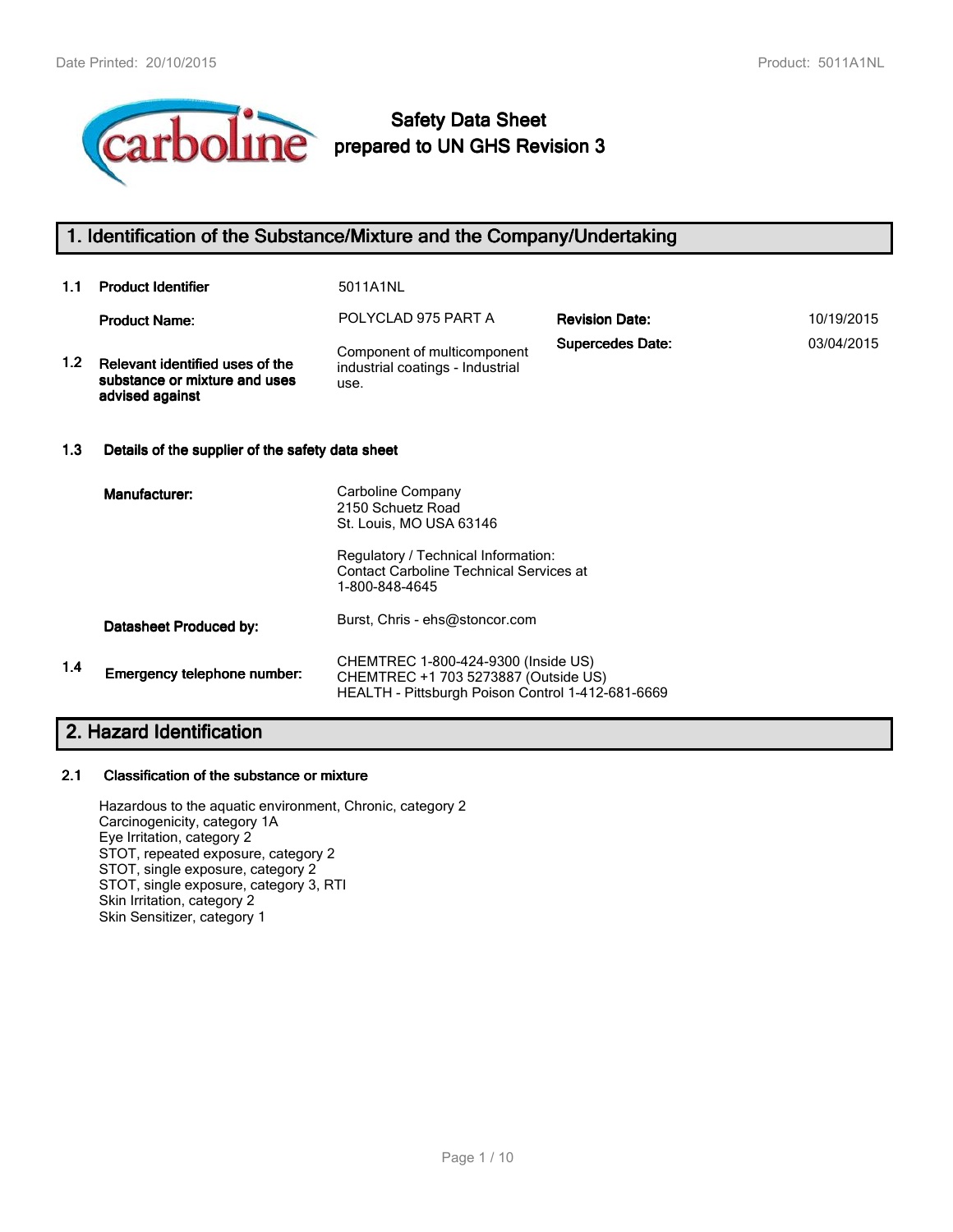## **2.2 Label elements**

## **Symbol(s) of Product**



**Signal Word**

Danger

## **Named Chemicals on Label**

MICA, MICROCRYSTALLINE SILICA, EPOXY RESIN, glycidyl ether of 3-alkyl phenol

#### **GHS HAZARD STATEMENTS**

| Skin Irritation, category 2                                  | H315             | Causes skin irritation.                                                                                                                   |
|--------------------------------------------------------------|------------------|-------------------------------------------------------------------------------------------------------------------------------------------|
| Skin Sensitizer, category 1                                  | H317             | May cause an allergic skin reaction.                                                                                                      |
| Eye Irritation, category 2                                   | H319             | Causes serious eye irritation.                                                                                                            |
| STOT, single exposure, category 3, RTI                       | H335             | May cause respiratory irritation.                                                                                                         |
| Carcinogenicity, category 1A                                 | H350-1A          | May cause cancer.                                                                                                                         |
| STOT, single exposure, category 2                            | H371             | May cause damage to organs.                                                                                                               |
| STOT, repeated exposure, category 2                          | H373             | May cause damage to organs through prolonged or repeated<br>exposure.                                                                     |
| Hazardous to the aquatic environment,<br>Chronic, category 2 | H411             | Toxic to aquatic life with long lasting effects.                                                                                          |
| <b>GHS PRECAUTION PHRASES</b>                                |                  |                                                                                                                                           |
|                                                              | P201             | Obtain special instructions before use.                                                                                                   |
|                                                              | P <sub>202</sub> | Do not handle until all safety precautions have been read<br>and understood.                                                              |
|                                                              | P260             | Do not breathe dust/fume/gas/mist/vapours/spray.                                                                                          |
|                                                              | P <sub>264</sub> | Wash hands thoroughly after handling.                                                                                                     |
|                                                              | P273             | Avoid release to the environment.                                                                                                         |
|                                                              | P280             | Wear protective gloves/protective clothing/eye protection/<br>face protection.                                                            |
|                                                              | P284             | Wear respiratory protection.                                                                                                              |
|                                                              | P302+352         | IF ON SKIN: Wash with plenty of soap and water.                                                                                           |
|                                                              | P304+340         | IF INHALED: Remove victim to fresh air and keep at rest in a<br>position comfortable for breathing.                                       |
|                                                              | P305+351+338     | IF IN EYES: Rinse cautiously with water for several minutes.<br>Remove contact lenses, if present and easy to do so.<br>Continue rinsing. |
|                                                              | P308+313         | IF exposed or concerned: Get medical advice/attention                                                                                     |
|                                                              | P309+P311        | IF exposed or if you feel unwell: Call a POISON CENTER or<br>doctor/physician.                                                            |
|                                                              | P314             | Get medical advice/attention if you feel unwell.                                                                                          |
|                                                              | P332+313         | If skin irritation occurs: Get medical advice/attention.                                                                                  |
|                                                              | P333+313         | If skin irritation or rash occurs: Get medical advice/attention.                                                                          |
|                                                              | P391             | Collect spillage.                                                                                                                         |

## **2.3 Other hazards**

No Information

### **Results of PBT and vPvB assessment:**

The product does not meet the criteria for PBT/VPvB in accordance with Annex XIII.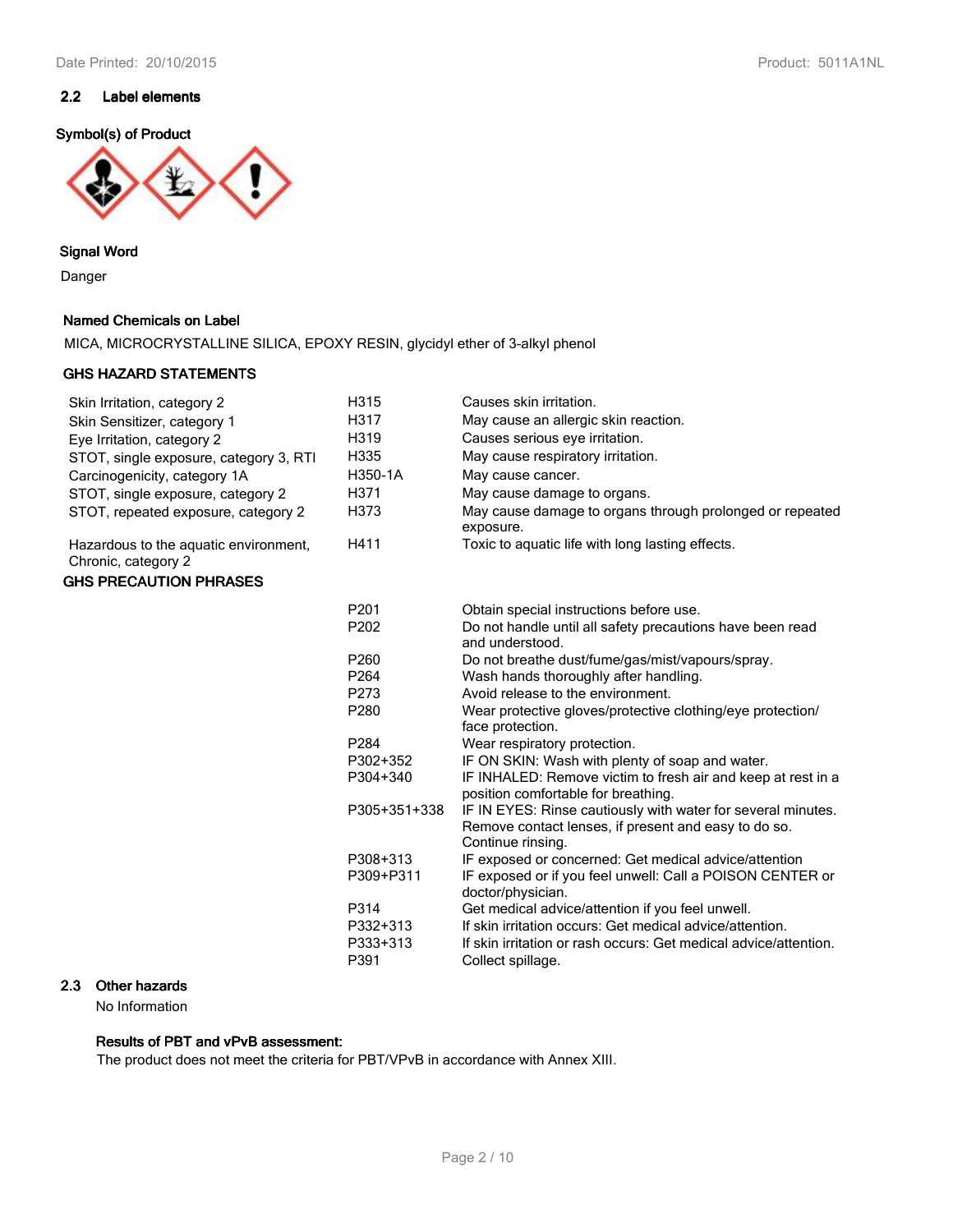## **3. Composition/Information On Ingredients**

#### **3.2 Mixtures**

#### **Hazardous Ingredients**

| CAS-No.    | <b>Chemical Name</b>             |                              | $\frac{9}{6}$    |
|------------|----------------------------------|------------------------------|------------------|
| 25068-38-6 | <b>EPOXY RESIN</b>               |                              | 25-50            |
| 13462-86-7 | <b>BARITE</b>                    |                              | $10 - 25$        |
| 13463-67-7 | TITANIUM DIOXIDE                 |                              | $10 - 25$        |
| 14808-60-7 | MICROCRYSTALLINE SILICA          |                              | $2.5 - 10$       |
| 100-51-6   | <b>BENZYL ALCOHOL</b>            |                              | $2.5 - 10$       |
| 12001-26-2 | <b>MICA</b>                      |                              | $2.5 - 10$       |
| 68413-24-1 | glycidyl ether of 3-alkyl phenol |                              | $2.5 - 10$       |
| 7429-90-5  | ALUMINUM (DUST OR FUME)          |                              | $2.5 - 10$       |
|            |                                  |                              |                  |
| CAS-No.    | <b>GHS Symbols</b>               | <b>GHS Hazard Statements</b> | <b>M-Factors</b> |
| 25068-38-6 | GHS07-GHS09                      | H315-317-319-335-411         | 0                |
| 13462-86-7 |                                  |                              | 0                |
| 13463-67-7 |                                  |                              | 0                |
| 14808-60-7 | GHS08                            | H350-370                     | 0                |
| 100-51-6   | GHS07                            | H302-312-319-332             | 0                |
| 12001-26-2 | GHS07                            | H319-335                     | 0                |
| 68413-24-1 | GHS07-GHS09                      | H315-317-319-400             | 0                |
| 7429-90-5  | GHS02                            | H <sub>261</sub>             | 0                |

**Additional Information:** The text for GHS Hazard Statements shown above (if any) is given in Section 16.

## **4. First-aid Measures**

### **4.1 Description of First Aid Measures**

**AFTER INHALATION:** Give oxygen or artificial respiration if needed. Remove person to fresh air. If signs/symptoms continue, get medical attention.

**AFTER SKIN CONTACT:** In case of contact, immediately flush skin with plenty of water for at least 15 minutes while removing contaminated clothing and shoes. If skin irritation persists, call a physician.

**AFTER EYE CONTACT:** Rinse thoroughly with plenty of water for at least 15 minutes and consult a physician. **AFTER INGESTION:** Do NOT induce vomiting. Never give anything by mouth to an unconscious person. If swallowed, call a poison control centre or doctor immediately.

### **4.2 Most important symptoms and effects, both acute and delayed**

Irritating to eyes and skin. May be harmful if swallowed.

### **4.3 Indication of any immediate medical attention and special treatment needed**

No information available on clinical testing and medical monitoring. Specific toxicological information on substances, if available, can be found in section 11.

When symptoms persist or in all cases of doubt seek medical advice.

## **5. Fire-fighting Measures**

## **5.1 Extinguishing Media:**

Carbon Dioxide, Dry Chemical, Foam, Water Fog

**UNUSUAL FIRE AND EXPLOSION HAZARDS:** Beware of vapours accumulating to form explosive concentrations. Vapours can accumulate in low areas. Vapors may spread long distances and ignite.

## **5.2 Special hazards arising from the substance or mixture**

No Information

### **5.3 Advice for firefighters**

In the event of fire, wear self-contained breathing apparatus. Evacuate personnel to safe areas. Use NIOSH approved respiratory protection. Use water spray to cool unopened containers.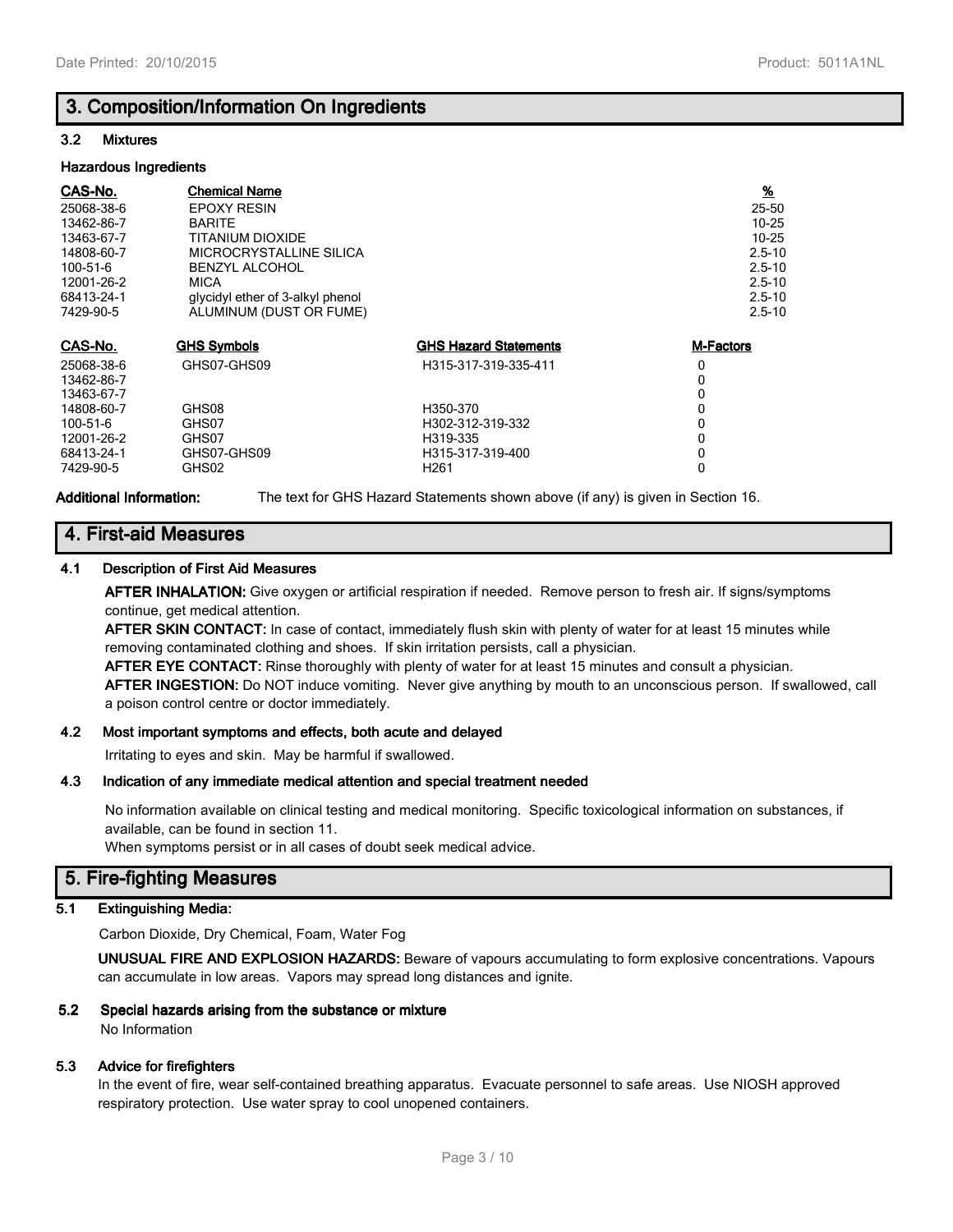## **6. Accidental Release Measures**

#### **6.1 Personal precautions, protective equipment and emergency procedures**

For personal protection see section 8. Ensure adequate ventilation. Evacuate personnel to safe areas. Remove all sources of ignition.

#### **6.2 Environmental precautions**

Do not allow material to contaminate ground water system. Prevent product from entering drains.

#### **6.3 Methods and material for containment and cleaning up**

Prevent further leakage or spillage if safe to do so. Contain spillage, soak up with non-combustible absorbent material, (e.g. sand, earth, diatomaceous earth, vermiculite) and transfer to a container for disposal according to local / national regulations (see section 13).

#### **6.4 Reference to other sections**

Please refer to disposal requirements or country specific disposal requirements for this material. See Section 13 for further information.

## **7. Handling and Storage**

### **7.1 Precautions for safe handling**

**INSTRUCTIONS FOR SAFE HANDLING :** Keep containers dry and tightly closed to avoid moisture absorption and contamination. Prepare the working solution as given on the label(s) and/or the user instructions. Do not breathe vapours or spray mist. Ensure all equipment is electrically grounded before beginning transfer operations. Do not use sparking tools. Wash thoroughly after handling. Do not get in eyes, on skin, or on clothing. Use only with adequate ventilation/personal protection.

**PROTECTION AND HYGIENE MEASURES :** Handle in accordance with good industrial hygiene and safety practice. Wash hands before breaks and at the end of workday. When using, do not eat, drink or smoke.

## **7.2 Conditions for safe storage, including any incompatibilities**

## **CONDITIONS TO AVOID:** Heat, flames and sparks.

**STORAGE CONDITIONS:** Keep container closed when not in use. Store in a dry, well ventilated place away from sources of heat, ignition and direct sunlight.

## **7.3 Specific end use(s)**

No specific advice for end use available.

## **8. Exposure Controls/Personal Protection**

## **8.1 Control parameters**

## **Ingredients with Occupational Exposure Limits**

**(US)**

| Name                             | $\frac{9}{6}$ | <b>ACGIH TLV-</b><br><b>TWA</b> | <b>ACGIH TLV-</b><br><b>STEL</b> | <b>OSHA PEL-</b><br>TWA           | <b>OSHA PEL-</b><br><b>CEILING</b> | <b>OEL Note</b> |
|----------------------------------|---------------|---------------------------------|----------------------------------|-----------------------------------|------------------------------------|-----------------|
| <b>EPOXY RESIN</b>               | 25-50         | N/E                             | N/E                              | N/E                               | N/E                                |                 |
| <b>BARITE</b>                    | $10 - 25$     | 0.5 MGM3                        | N/E                              | 0.5 MGM3                          | N/E                                |                 |
| TITANIUM DIOXIDE                 | $10 - 25$     | 10 MGM3                         | N/E                              | <b>10 MGM3</b>                    | N/E                                |                 |
| MICROCRYSTALLINE SILICA          | $2.5 - 10$    | 0.025 MG/M3<br>(respirable)     | N/F                              | 0.1 MG/M3<br>$1 - 2 - 1 - 1 = 1$  | N/E                                |                 |
| <b>BENZYL ALCOHOL</b>            | $2.5 - 10$    | N/E                             | N/E                              | N/E                               | N/E                                |                 |
| <b>MICA</b>                      | $2.5 - 10$    | 3 MGM3                          | N/E                              | 3 MGM3                            | N/E                                |                 |
| glycidyl ether of 3-alkyl phenol | $2.5 - 10$    | N/E                             | N/E                              | N/E                               | N/E                                |                 |
| ALUMINUM (DUST OR FUME)          | $2.5 - 10$    | 10 MG/M3<br>(metal dust)        | N/E                              | 15 MG/M3<br>$(1 - 1 - 1 - 1) - 1$ | N/E                                |                 |

**FURTHER INFORMATION:** Refer to the regulatory exposure limits for the workforce enforced in each country.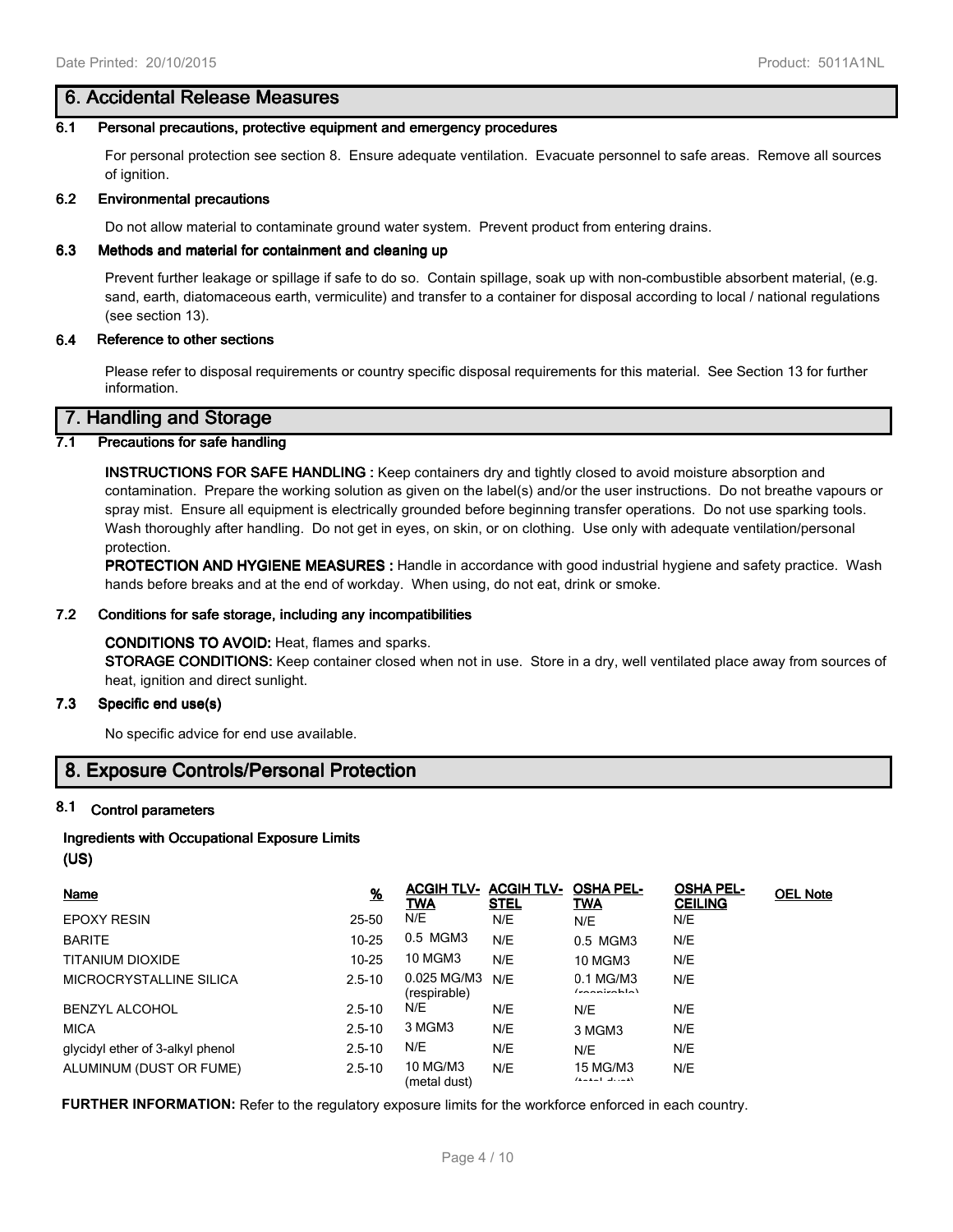### **8.2 Exposure controls**

### **Personal Protection**

**RESPIRATORY PROTECTION:** In order to avoid inhalation of spray-mist and sanding dust, all spraying and sanding must be done wearing adequate respirator. Use only with ventilation to keep levels below exposure guidelines reported in this document. User should test and monitor exposure levels to ensure all personnel are below guidelines. If not sure, or not able to monitor, use State or federally approved supplied air respirator. For silica containing coatings in a liquid state, and/or if no exposure limits are established above, air-supplied respirators are generally not required.

**EYE PROTECTION:** Safety glasses with side-shields.

**HAND PROTECTION:** Gloves should be discarded and replaced if there is any indication of degradation or chemical breakthrough. Impervious gloves. Request information on glove permeation properties from the glove supplier.

**OTHER PROTECTIVE EQUIPMENT:** Ensure that eyewash stations and safety showers are close to the workstation location. Lightweight protective clothing

**ENGINEERING CONTROLS:** Avoid contact with skin, eyes and clothing. Use only in an area equipped with explosion proof exhaust ventilation. Ensure adequate ventilation, especially in confined areas.

## **9. Physical and Chemical Properties**

| 9.1 | Information on basic physical and chemical properties<br>Appearance: | Viscous Liquid, Various Colors |
|-----|----------------------------------------------------------------------|--------------------------------|
|     |                                                                      |                                |
|     | <b>Physical State</b>                                                | Liquid                         |
|     | Odor                                                                 | Epoxy                          |
|     | <b>Odor threshold</b>                                                | N/D                            |
|     | pH                                                                   | N/D                            |
|     | Melting point / freezing point (°C)                                  | N/D                            |
|     | Boiling point/range (°C)                                             | 176 F (80 C) - 500 F (260 C)   |
|     | Flash Point, (°C)                                                    | 94                             |
|     | <b>Evaporation rate</b>                                              | Slower Than Ether              |
|     | Flammability (solid, gas)                                            | Not determined                 |
|     | Upper/lower flammability or explosive<br><b>limits</b>               | $0.9 - 21.0$                   |
|     | Vapour Pressure, mmHg                                                | N/D                            |
|     | Vapour density                                                       | Heavier than Air               |
|     | <b>Relative density</b>                                              | Not determined                 |
|     | Solubility in / Miscibility with water                               | N/D                            |
|     | Partition coefficient: n-octanol/water                               | Not determined                 |
|     | Auto-ignition temperature (°C)                                       | Not determined                 |
|     | Decomposition temperature (°C)                                       | Not determined                 |
|     | <b>Viscosity</b>                                                     | Unknown                        |
|     | <b>Explosive properties</b>                                          | Not determined                 |
|     | <b>Oxidising properties</b>                                          | Not determined                 |
| 9.2 | Other information                                                    |                                |
|     | VOC Content g/l:                                                     | 5                              |
|     | Specific Gravity (g/cm3)                                             | 1.8                            |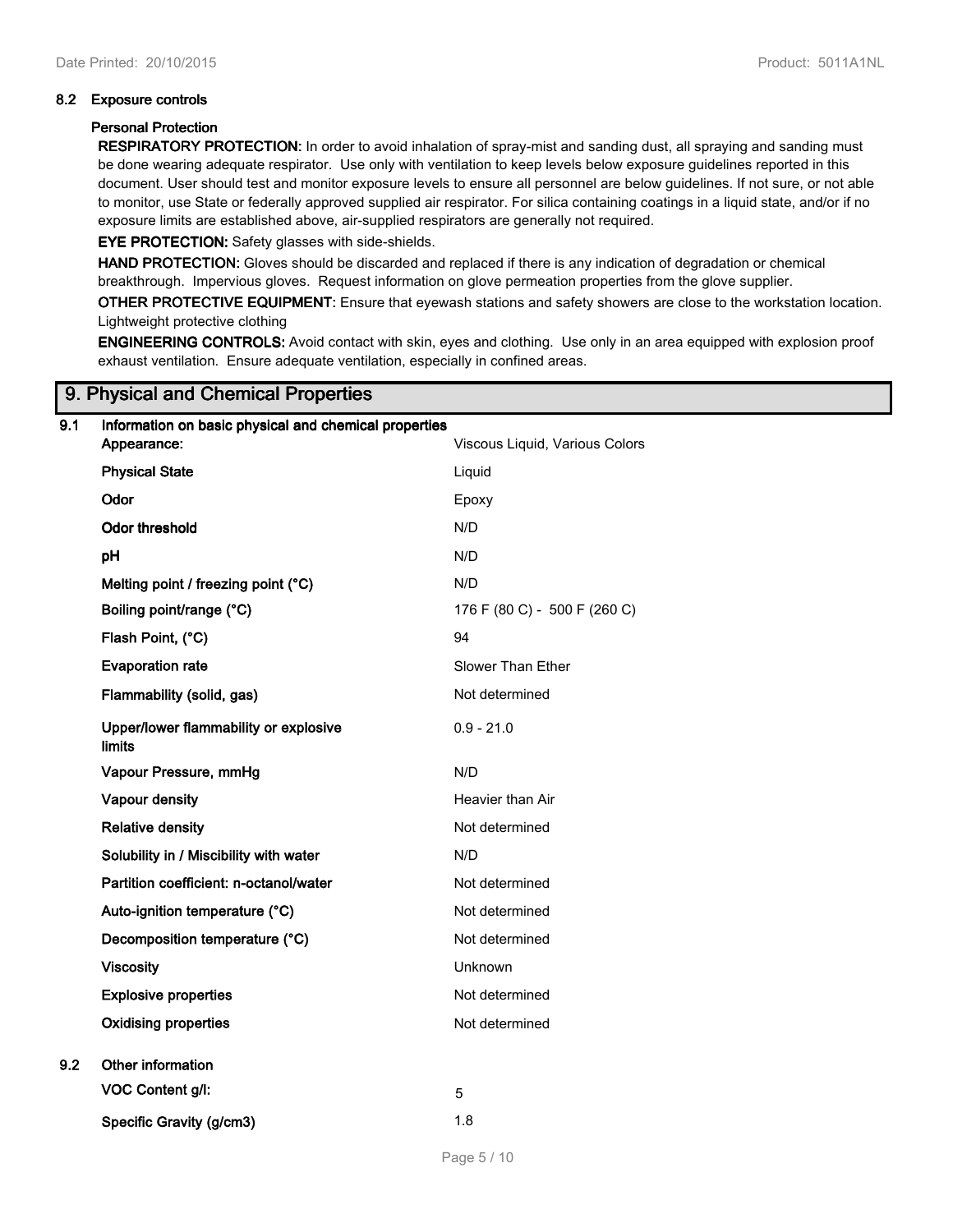# **10. Stability and Reactivity**

#### **10.1 Reactivity**

No reactivity hazards known under normal storage and use conditions.

#### **10.2 Chemical stability**

Stable under normal conditions.

## **10.3 Possibility of hazardous reactions**

Hazardous polymerisation does not occur.

## **10.4 Conditions to avoid**

Heat, flames and sparks.

## **10.5 Incompatible materials**

Strong oxidizing agents.

#### **10.6 Hazardous decomposition products**

Carbon dioxide (CO2), carbon monoxide (CO), oxides of nitrogen (NOx), dense black smoke.

# **11. Toxicological Information**

## **11.1 Information on toxicological effects**

| <b>Acute Toxicity:</b>            |         |
|-----------------------------------|---------|
| Oral LD50:                        | N/D     |
| <b>Inhalation LC50:</b>           | N/D     |
| Irritation:                       | Unknown |
| Corrosivity:                      | Unknown |
| Sensitization:                    | Unknown |
| Repeated dose toxicity:           | Unknown |
| Carcinogenicity:                  | Unknown |
| Mutagenicity:                     | Unknown |
| <b>Toxicity for reproduction:</b> | Unknown |

**If no information is available above under Acute Toxicity then the acute effects of this product have not been tested. Data on individual components are tabulated below:**

| CAS-No.        | <b>Chemical Name</b>    | Oral LD50               | Dermal LD50                    | Vapor LC50                          |
|----------------|-------------------------|-------------------------|--------------------------------|-------------------------------------|
| 25068-38-6     | <b>EPOXY RESIN</b>      | 11400 mg/kg, rat, oral  | 23000 mg/kg, dermal,<br>rabbit | >20 mL/kg skin, sensitizer          |
| 13462-86-7     | <b>BARITE</b>           | Not Available           |                                | Not Available                       |
| 13463-67-7     | TITANIUM DIOXIDE        | 25000 mg/m3, oral (rat) |                                | Not Available                       |
| 14808-60-7     | MICROCRYSTALLINE SILICA | Not Available           | Not Available                  | Not Available                       |
| $100 - 51 - 6$ | <b>BENZYL ALCOHOL</b>   | 1230 mg/kg rat, oral    | 2000 mg/kg, dermal,<br>rabbit  | 1000 ppm / 8 hrs rat,<br>inhalation |
| 12001-26-2     | MICA                    | Not Available           |                                | Not Available                       |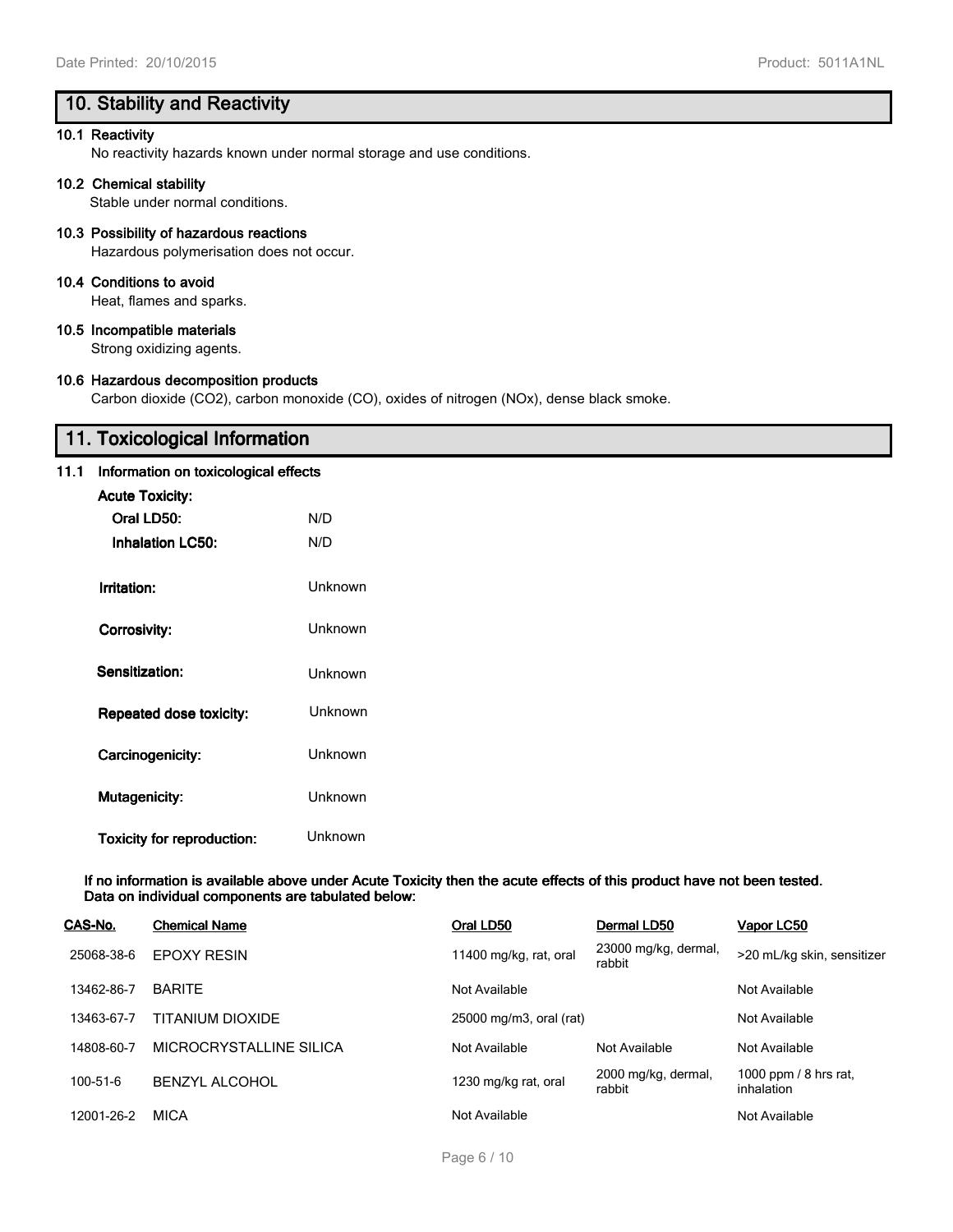## 7429-90-5 ALUMINUM (DUST OR FUME) Not Available Not Available Not Available

### **Additional Information:**

Irritating to eyes and skin. May be harmful if swallowed.

|           |            | 12. Ecological Information                    |         |                    |                  |                                                                                    |
|-----------|------------|-----------------------------------------------|---------|--------------------|------------------|------------------------------------------------------------------------------------|
| 12.1      | Toxicity:  |                                               |         |                    |                  |                                                                                    |
|           |            | EC50 48hr (Daphnia):                          | Unknown |                    |                  |                                                                                    |
|           |            | IC50 72hr (Algae):                            | Unknown |                    |                  |                                                                                    |
|           |            | LC50 96hr (fish):                             | Unknown |                    |                  |                                                                                    |
| 12.2      |            | Persistence and degradability:                | Unknown |                    |                  |                                                                                    |
| 12.3      |            | <b>Bioaccumulative potential:</b>             | Unknown |                    |                  |                                                                                    |
| 12.4      |            | Mobility in soil:                             | Unknown |                    |                  |                                                                                    |
| 12.5      |            | <b>Results of PBT and vPvB</b><br>assessment: |         |                    |                  | The product does not meet the criteria for PBT/VPvB in accordance with Annex XIII. |
| 12.6      |            | Other adverse effects:                        | Unknown |                    |                  |                                                                                    |
| CAS-No.   |            | <b>Chemical Name</b>                          |         | <b>EC50 48hr</b>   | <b>IC50 72hr</b> | <b>LC50 96hr</b>                                                                   |
|           | 25068-38-6 | <b>EPOXY RESIN</b>                            |         | 2.1 mg/l (daphnia) | 11 mg/l (algae)  | $1.3$ mg/l (fish)                                                                  |
|           | 13462-86-7 | <b>BARITE</b>                                 |         | No information     | No information   | No information                                                                     |
|           | 13463-67-7 | <b>TITANIUM DIOXIDE</b>                       |         | No information     | No information   | No information                                                                     |
|           | 14808-60-7 | MICROCRYSTALLINE SILICA                       |         | No information     | No information   | No information                                                                     |
| 100-51-6  |            | <b>BENZYL ALCOHOL</b>                         |         | No information     | 700 mg/l (Algae) | 10 mg/l (Fish)                                                                     |
|           | 12001-26-2 | <b>MICA</b>                                   |         | No information     | No information   | No information                                                                     |
|           | 68413-24-1 | glycidyl ether of 3-alkyl phenol              |         | No information     | No information   | No information                                                                     |
| 7429-90-5 |            | ALUMINUM (DUST OR FUME)                       |         | No information     | No information   | No information                                                                     |
|           |            | <b>13. Disposal Considerations</b>            |         |                    |                  |                                                                                    |

**13.1 WASTE TREATMENT METHODS:** Do not burn, or use a cutting torch on, the empty drum. If recycling is not practicable, dispose of in compliance with local regulations. Dispose of in accordance with local regulations. Empty containers should be taken to an approved waste handling site for recycling or disposal.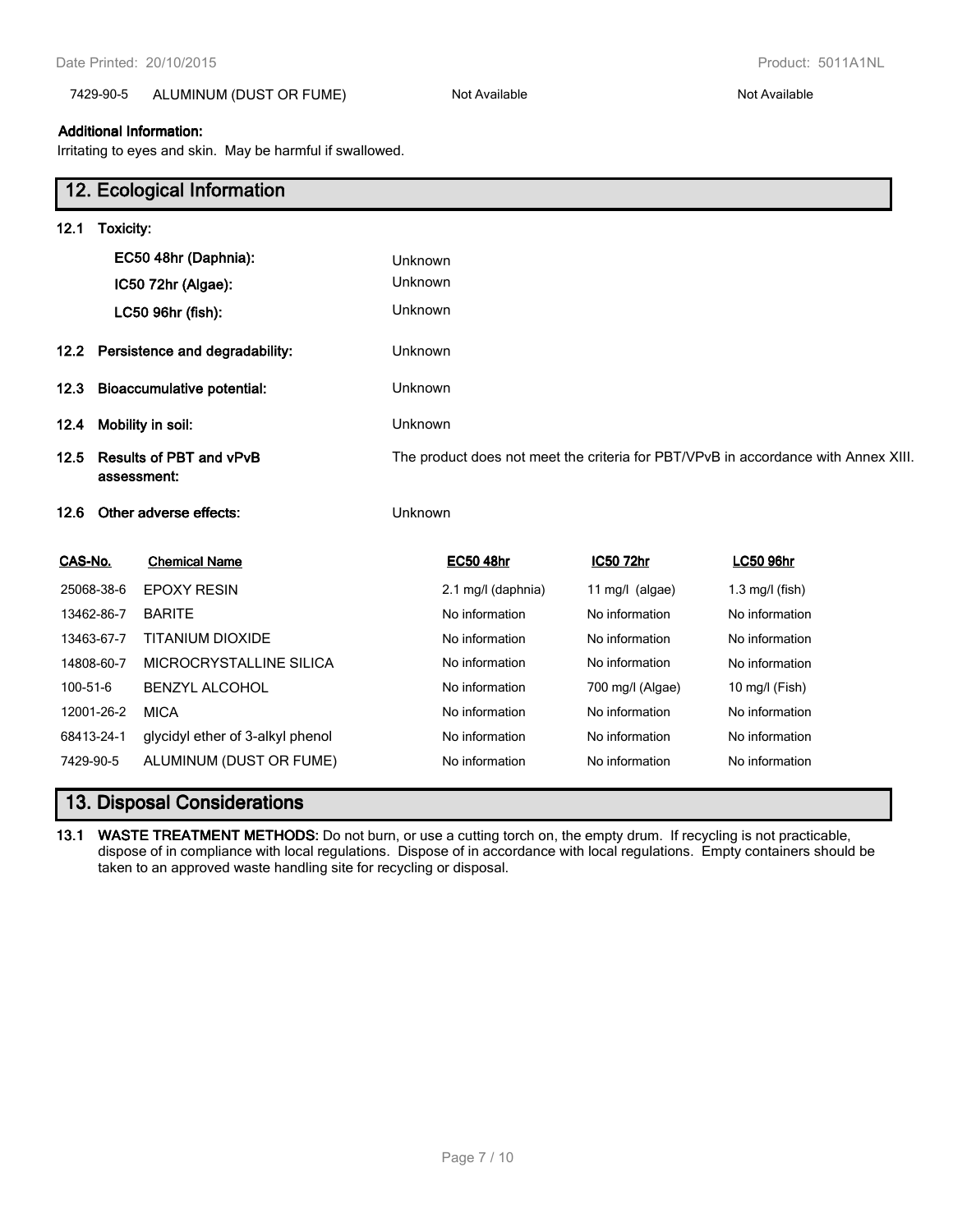## **14. Transport Information**

| 14.1 | UN number                                                                   | <b>UN3082</b>                                       |
|------|-----------------------------------------------------------------------------|-----------------------------------------------------|
| 14.2 | UN proper shipping name                                                     | Environmentally Hazardous Substance, Liquid, N.O.S. |
|      | <b>Technical name</b>                                                       | (Epoxy Resin)                                       |
| 14.3 | Transport hazard class(es)                                                  | 9                                                   |
|      | Subsidiary shipping hazard                                                  | N/A                                                 |
| 14.4 | Packing group                                                               | Ш                                                   |
| 14.5 | <b>Environmental hazards</b>                                                | Marine Pollutant: Yes (Epoxy Resin)                 |
| 14.6 | Special precautions for user                                                | Unknown                                             |
|      | $EmS-No.$ :                                                                 | $F-A. S-F$                                          |
| 14.7 | Transport in bulk according to Annex II<br>of MARPOL 73/78 and the IBC code | <b>Unknown</b>                                      |

## **15. Regulatory Information**

**15.1 Safety, health and environmental regulations/legislation for the substance or mixture:**

## **U.S. Federal Regulations: As follows -**

## **CERCLA - Sara Hazard Category**

This product has been reviewed according to the EPA 'Hazard Categories' promulgated under Sections 311 and 312 of the Superfund Amendment and Reauthorization Act of 1986 (SARA Title III) and is considered, under applicable definitions, to meet the following categories:

Acute Health Hazard, Chronic Health Hazard

#### **Sara Section 313:**

This product contains the following substances subject to the reporting requirements of Section 313 of Title III of the Superfund Amendment and Reauthorization Act of 1986 and 40 CFR part 372:

| <b>Chemical Name</b> |
|----------------------|
|----------------------|

ALUMINUM (DUST OR FUME) 7429-90-5

## **Toxic Substances Control Act:**

All components of this product are either listed on the TSCA Inventory or are exempt.

This product contains the following chemical substances subject to the reporting requirements of TSCA 12(B) if exported from the United States:

## **Chemical Name CAS-No.**

No TSCA 12(b) components exist in this product.

## **U.S. State Regulations: As follows -**

### **New Jersey Right-to-Know:**

The following materials are non-hazardous, but are among the top five components in this product.

### **Chemical Name CAS-No.**

No NJ Right-To-Know components exist in this product.

### **Pennsylvania Right-To-Know**

The following non-hazardous ingredients are present in the product at greater than 3%.

No PA Right-To-Know components exist in this product.

**Chemical Name CAS-No.**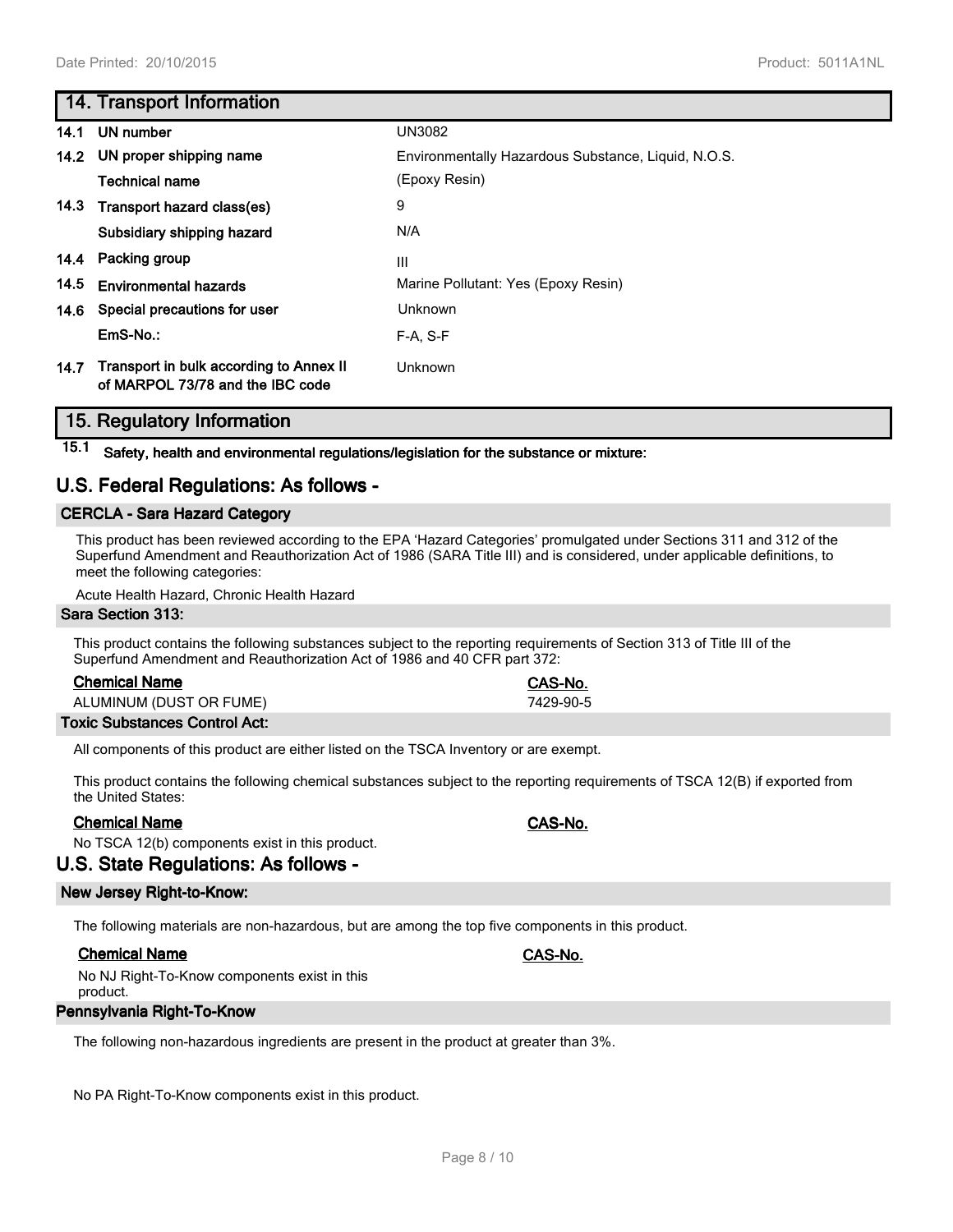## **California Proposition 65:**

Warning: The following ingredients present in the product are known to the state of California to cause Cancer:

| <b>Chemical Name</b>                                                                                                                                     | CAS-No.    |
|----------------------------------------------------------------------------------------------------------------------------------------------------------|------------|
| TITANIUM DIOXIDE                                                                                                                                         | 13463-67-7 |
| MICROCRYSTALLINE SILICA                                                                                                                                  | 14808-60-7 |
| ETHYL BENZENE                                                                                                                                            | 100-41-4   |
| <b>CUMENE</b>                                                                                                                                            | $98-82-8$  |
| <b>EPICHLOROHYDRIN</b>                                                                                                                                   | 106-89-8   |
| Warning: The following ingredients present in the product are known to the state of California to cause birth defects, or other<br>reproductive hazards. |            |
| <b>Chemical Name</b>                                                                                                                                     | CAS-No.    |

| <b>EPICHLOROHYDRIN</b> | 106-89-8 |
|------------------------|----------|

## **International Regulations: As follows -**

## **\* Canadian DSL:**

No Information

## **15.2 Chemical Safety Assessment:**

No Chemical Safety Assessment has been carried out for this substance/mixture by the supplier.

# **16. Other Information**

## **Text for GHS Hazard Statements shown in Section 3 describing each ingredient:**

| H <sub>261</sub>  | In contact with water releases flammable gas.    |
|-------------------|--------------------------------------------------|
| H302              | Harmful if swallowed.                            |
| H312              | Harmful in contact with skin.                    |
| H315              | Causes skin irritation.                          |
| H317              | May cause an allergic skin reaction.             |
| H <sub>3</sub> 19 | Causes serious eye irritation.                   |
| H332              | Harmful if inhaled.                              |
| H335              | May cause respiratory irritation.                |
| H350              | May cause cancer.                                |
| H370              | Causes damage to organs.                         |
| H400              | Very toxic to aquatic life.                      |
| H411              | Toxic to aguatic life with long lasting effects. |

## **Reasons for revision**

No Information

No Information